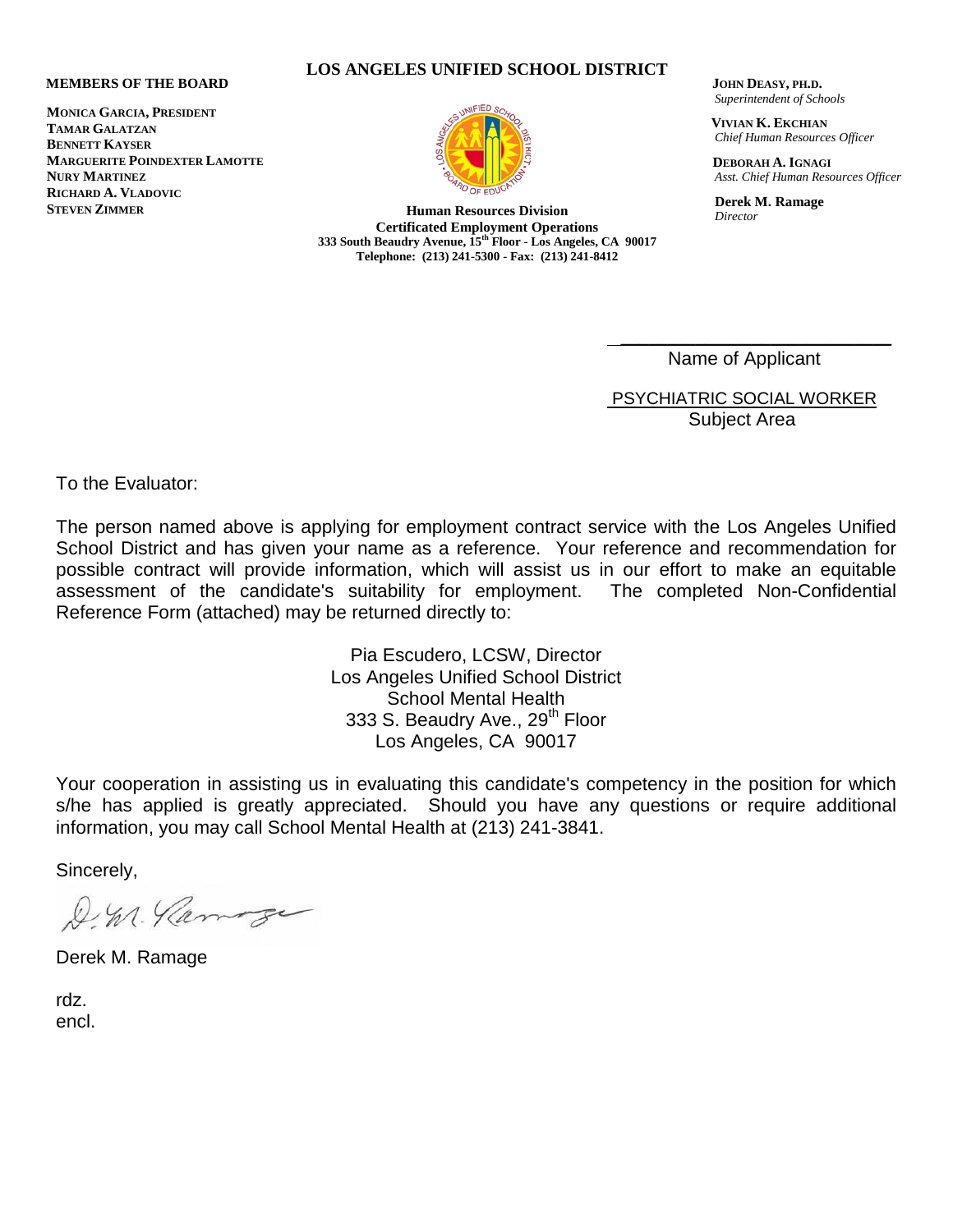## **NON-CONFIDENTIAL REFERENCE**

|                          | (SSN #:                                                          | ) is taking the examination for |  |
|--------------------------|------------------------------------------------------------------|---------------------------------|--|
| Name of Current Employee |                                                                  |                                 |  |
|                          | PSYCHIATRIC SOCIAL WORKER and has served under your supervision. |                                 |  |
| Name of Evaluator        |                                                                  |                                 |  |
| Title                    |                                                                  |                                 |  |
| Agency                   |                                                                  |                                 |  |
| Address                  |                                                                  |                                 |  |
| City, State Zip Code     |                                                                  |                                 |  |

Please indicate below your evaluation of this applicant or current employee for this position. When completing this form, remember to consider the person only in relation to the subject area of the examination. Each item should be evaluated. Below average and inadequate check marks should be substantiated with remarks.

## PLEASE CHECK THE APPROPRIATE BOXES

|                  | PROFESIONNAL COMPETENCE                                                                                                         | <b>NO BASIS FOR</b><br><b>JUDGEMENT</b> | <b>INADEQUATE</b> | <b>BELOW</b><br><b>AVERAGE</b> | <b>SATISFACTORY</b> | <b>STRONG</b>               | <b>OUTSTANDING</b> |
|------------------|---------------------------------------------------------------------------------------------------------------------------------|-----------------------------------------|-------------------|--------------------------------|---------------------|-----------------------------|--------------------|
| 1.               | Ability to apply the principles and<br>techniques of social<br>work to mental health problems.                                  |                                         |                   |                                |                     |                             |                    |
| 2.               | Facility in oral and written communication,<br>e.g., ability to conduct meetings and speak<br>before an audience.               |                                         |                   |                                |                     |                             |                    |
| 3.               | Skill in various modes of social work, e.g.,<br>crisis intervention, mental health<br>consultation, and community organization. |                                         |                   |                                |                     | $\mathcal{L}_{\mathcal{A}}$ |                    |
| $\overline{4}$ . | Ability to provide effective interventions<br>with school-age children and their families.                                      |                                         |                   |                                |                     |                             |                    |
| 5.               | Ability to organize duties and prioritize<br>workload.                                                                          |                                         |                   |                                |                     |                             |                    |
| 6.               | Complies with policies and procedures.                                                                                          |                                         |                   |                                |                     |                             |                    |
| $\overline{7}$ . | Provides for individual differences among<br>staff and clients.                                                                 |                                         |                   |                                |                     |                             |                    |
| 8.               | Ability to utilize community resources<br>effectively.                                                                          |                                         |                   |                                |                     |                             |                    |
| 9.               | Contributes to the total program and<br>assumes responsibility for continuous<br>professional growth.                           |                                         |                   |                                |                     | L                           |                    |
| 10.              | Creativity, e.g., new approaches to service<br>delivery and program development.                                                |                                         |                   |                                |                     |                             |                    |

Remarks (positive or negative)